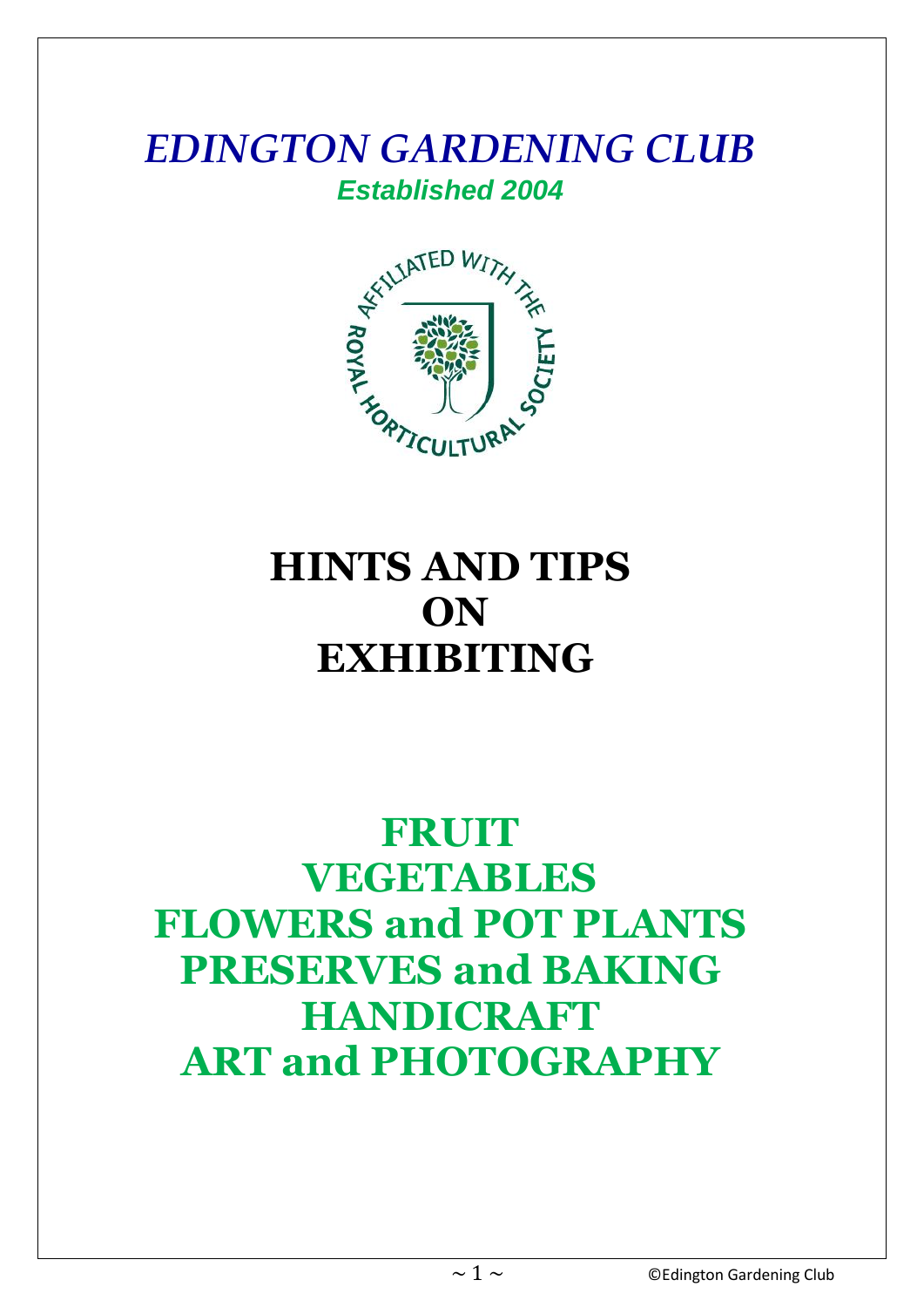# **Guidelines for the Exhibiting of Fruit, Vegetables, Flowers and Pot Plants, Preserves and Baking, Handicraft, Art and Photography**

#### **The inclusion of an item in this guide does not imply that there is a category/class for it in the show; please check the show schedule for the specific categories and classes.**

# **FRUIT**

**General guidance** - Pick as near to Show time as practicable – retain stalks. Do **NOT** polish fruits – leave the natural bloom. Apples, pears and gooseberries may be shown ripe or unripe. All other fruit should be ripe. Do **NOT** select over-ripe fruits.

**Apples** (cooking) - Select large, solid, unblemished fruits of shape and colour typical of the cultivar with eyes and stalks intact.

**Apples** (dessert) – Optimum sized shapely fruits with eyes and stalks intact, and clear unblemished skins of the natural colour characteristic of the cultivar.

**Blackberries and hybrid cane fruits** – Large, ripe fruits of good colour, free from blemishes, in good condition, with fresh calyces, and having stalks. Avoid small, unripe or overripe fruit.

**Blueberries** – Strigs with large, ripe fruits of good colour and bloom, free from blemishes, in good condition.

**Currants** - Select large strigs with plenty of berries. Stalks fresh. Own foliage may be used for decoration.

**Gooseberries** – Large, ripe or unripe fruits as appropriate for the season, uniform and unblemished, of good colour, complete with stalks.

**Pears** (dessert) –Large for the cultivar, shapely fruits with undamaged eyes, stalks intact and clear, unblemished skins of the natural characteristic of the cultivar.

**Plums** – Large, fully ripe fruits of good colour, with bloom intact and having stalks.

# **VEGETABLES**

**General guidance** – beetroots, carrots, etc. - must have the leaves cut so that approximately 75mm of leaf stalk remains. Apart from improving the presentation of the roots, this helps to make the exhibits anonymous as far as the judge is concerned. Water the soil before lifting to minimise damage to the root. Wash root vegetables carefully to remove soil – use soft cloth and plenty of water, take care when washing as any damage will show clearly after a few hours **-** brushing will damage the skin. On other vegetables, retain the bloom wherever possible.

**Beetroot (Globe)** - Select beetroot (not too large, between 60 and 75mm) with smooth skins of even size and uniform dark colour. Remove side roots, but retain full length of taproot. Trim foliage to approximately 75mm.

**Carrots** - Select full-length roots of good shape, good even colour and size, without discoloration at the top – free from side roots and from green at the crown. Skins clean and bright. Stage with approximately 75mm of foliage, exhibit in a row with roots facing the front.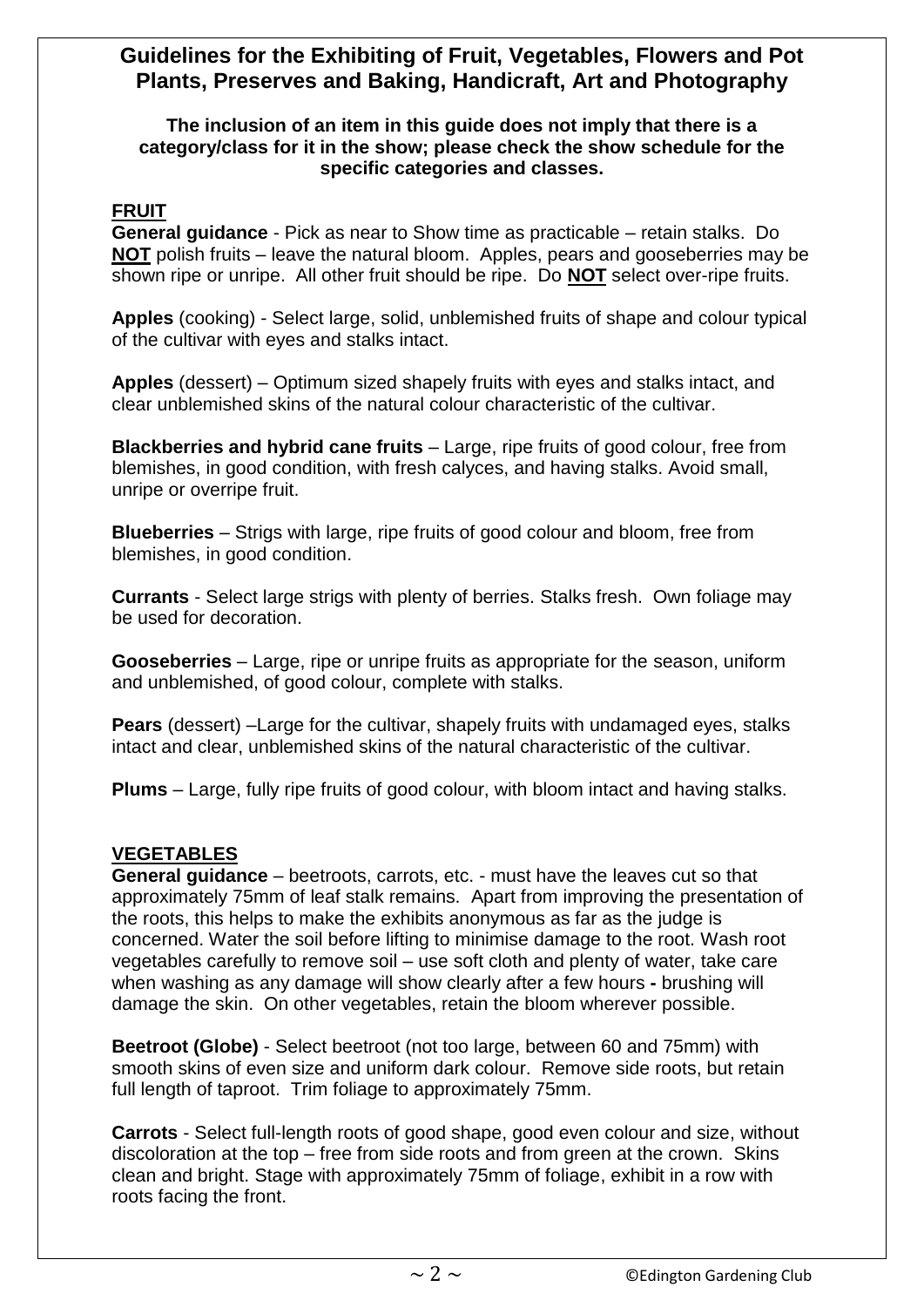**Courgettes –** Select young tender fruits of good uniform shape and colour, approximately 35mm in diameter and approximately 150mm in length. Of any colour but well matched. Stage flat with or without flowers still adhering.

**Cucumber** - Select fresh, young, green, tender, blemish free straight fruits of uniform thickness, with short handles and with or without flowers still attached. Retain waxy bloom.

**French Beans/Runner Beans** - Select straight tendersnap pods of even length and good colour with no outward sign of seeds. Exhibit with stalk intact on a plate or directly on the table, stalks at one end, tails at the other.

**Herbs** - fresh, healthy, clean foliage, exhibited in a vase.

**Onions** – Avoid soft, stained specimens with thick, immature necks. Do not over skin. Select uniform well-ripened bulbs of good colour. Tops should be tied with uncoloured raffia with the roots neatly trimmed to the base of the onion. May be staged on rings or soft collars.

**Peppers , sweet and hot (chilli).** - Select fresh, brightly coloured fruit, size and colour for the cultivar. Fruit may be shown immature but fully formed usually green, or at the mature or coloured stage. The exhibit should be uniform in colour.

**Potatoes** - should be free from blemishes. Wash very carefully in clean water with a soft sponge – avoid use of a coarse cloth or brush that might damage the skin. Select equally matched tubers, generally between 175g and 225g, with shallow eyes. Should be free from skin blemishes. Stage on plate with rose end outwards.

**Tomatoes – (medium-sized)** approximately 60mm diameter, well-shaped, rounded fruit, ripe but firm richly coloured fruit with firm, fresh calyces attached and natural bloom. Avoid overripe fruit or those with "greenback". Stage on plate with calyces uppermost.

**Tomatoes (small-fruited/cherry)** - Fresh, ripe but firm, well-coloured fruits not exceeding 35mm in diameter, with fresh calyces attached and natural bloom.

# **FLOWERS AND POT PLANTS**

**General guidance** - Select flowers in good fresh "condition", i.e. in the most perfect stage of its possible beauty and free from damage due to weather, pests and diseases.

#### **Guidelines for flowers**

A week or two before the show identify those plants that you intend to enter. Remove unwanted side shoots and buds to aid the development of the main bloom. Protect blooms from damage by pests, rain, hail and pets. Turn pot plants regularly to avoid lopsided development.

Cut your flower stems in the cool of the evening or early morning. Leave the stems as long as possible, making a slanting cut to help with water uptake. Remove the lower leaves and any unwanted side shoots and plunge them up to their necks in water. Exclude light but don't squash the flowers. It is best to do this the night before the show as it can encourage the blooms to expand.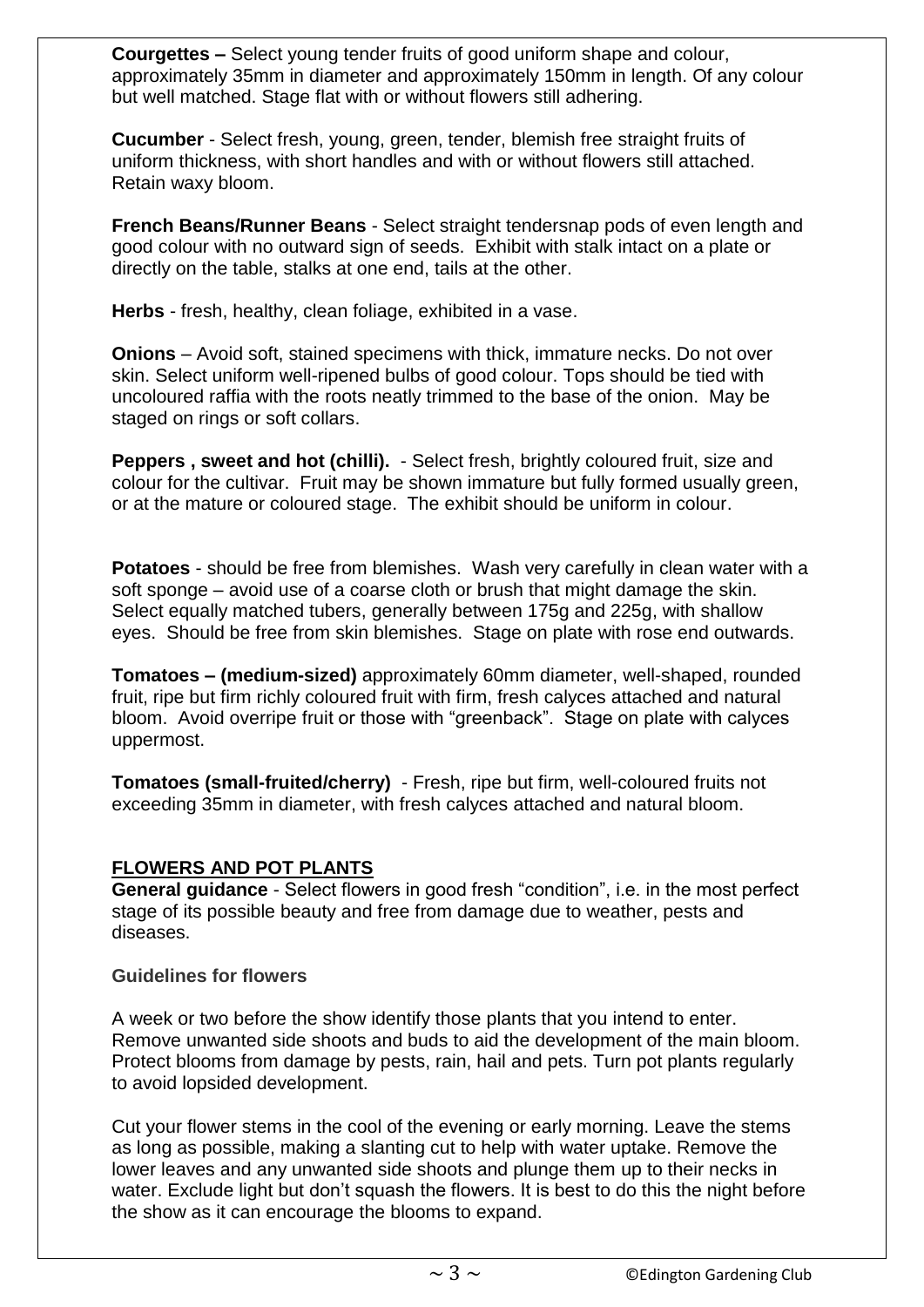You will need to bring enough vases for all your exhibits. Take some marbles or glass beads as this helps to hold stems in position. A small watering can is useful to top up the vases. A final spray with clean water will help to keep the blooms fresh; it can get very warm in the hall.

**Annuals –** One vase of five different varieties, one stem of each. Good fresh condition. A good proportion of flowers fully developed and appropriately positioned on their stem(s). The petals should be properly positioned on the flowers and of shape, texture and colour typical of the species or cultivar. The foliage should be clean, healthy and undamaged by weather or pests. Stems should be typical of the species or cultivar. The vase of cut mixed flowers will not be judged on the arrangement but should be presented so that it can be viewed from all sides; it is a common mistake to arrange the vase for front viewing.

**Cactus or succulent** - Any species of cactus is accepted. Points will be awarded for: large (for the species), well-balanced, healthy, showing signs of flowering. Species that are harder to cultivate will be awarded more points. Points will be lost for: small (for the species), evidence of pest infestation, damaged or missing spines, distortion or scarring of body or leaves.

**Chrysanthemums** - Same as for dahlias except that blooms should be at 90 degrees to the stem. Foliage should be in good condition and retained on the stem.

**Dahlias** - Select clean blooms with florets intact, firm and free from blemish. Stem should be straight and proportionate to the size of the bloom and the bloom held at an angle of not less than 45 degrees to the stem. The exception is the Pompon dahlia where the bloom faces upwards, like a drumstick. Stage with blooms all facing in the same direction, not touching and with a balanced effect. Retain some foliage on the stems if possible.

#### **Flowering shrub –** 1 stem in flower

**Mixed perennial garden flowers –** One vase of mixed kinds, not less than three plants. A good proportion of flowers fully developed and appropriately positioned on their stem(s). The petals should be properly positioned on the flowers and of shape, texture and colour typical of the species or cultivar. The foliage should be clean, healthy and undamaged by weather or pests. Stems should be typical of the species or cultivar. The vase of cut mixed flowers will not be judged on the arrangement but should be presented so that it can be viewed from all sides; it is a common mistake to arrange the vase for front viewing.

**Pot Plant** - Any type of plant that you have grown indoors for decorative purposes is accepted. It may be a flowering plant or grown for its attractive foliage. Epiphytic plants such as ferns, bromeliads and orchids may be shown attached to a piece of bark/ wood instead of in a pot.

Pots or containers should be clean and undamaged. Points will be awarded for: sturdy, shapely plant, healthy unblemished foliage and flowers (if present). All else being equal, preference will be given to plants that are harder to grow.

Points will be lost for: unhealthy plant, deformed, undersized, scanty or diseased foliage, dull colour. Dirty or damaged container, staking / tying / wiring done so that it detracts from the overall appearance.

Presentation tips: stakes, wires etc. are fine as long as they are neat and do not look ugly.

**Roses –** Three of the same variety. The exhibit should be balanced in height and width in relation to the container, and enhanced by good colour combination. The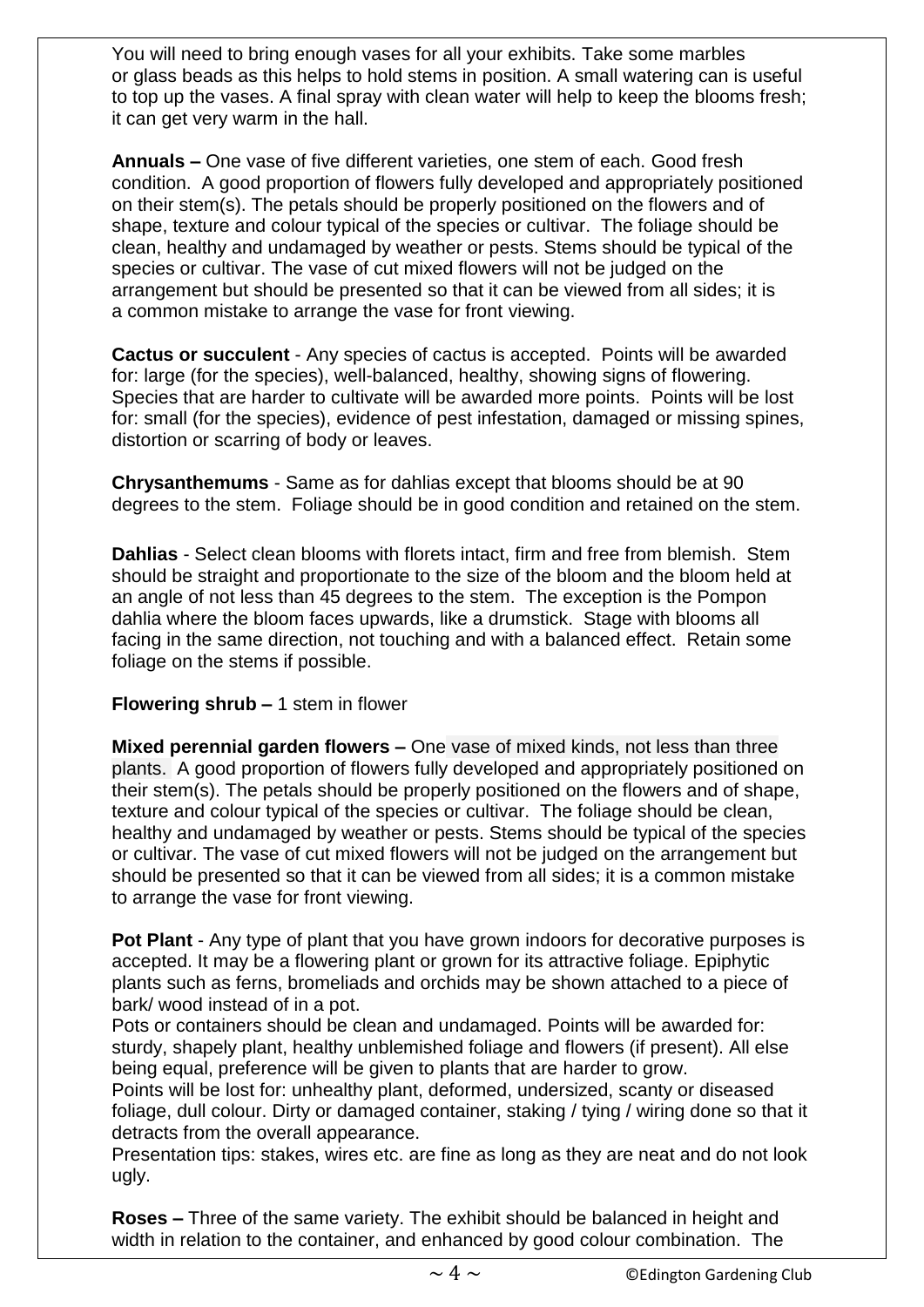flowers and foliage should be artistically arranged to avoid either crushing or excessive gaps and without exposing such expanses of stem or foliage that the flowers are not the dominant feature of the exhibit.

# **GUIDELINES FOR EXHIBITING HOME CRAFTS (Preserves, and Baking)**

Read the schedule carefully to make sure that your entry complies in all components, i.e. size, weight, and numbers in each exhibit as appropriate. All exhibits should be clean/hygienic. Lids on jars need to be loosened prior to the judging taking place.

# **PRESERVES AND VINEGAR PRESERVES**

**General guidance -** Jars and bottles must be clear glass with NO commercial markings, clean, well polished and free of stickiness and finger marks. The contents are sealed with a wax disc and a lid / cover. Label the jars with the contents and date (DD/MM/YY) applied near to the bottom of the jar. The judge will taste the exhibit with marking given according to flavour / aroma being the biggest percentage of the overall marks.

#### **Preserves**

**Jams** - Shown in 375ml. or 1lb. jar. Colour should be bright and characteristic. No scum or foreign bodies, mould or sugar crystals. Fruit evenly distributed, not too many stones. Skins tender. Consistency 'jellified' not runny or sticky, no loose liquid or syrup. Flavour full, fresh and characteristic of the fruit. Jars should be made of clear glass and free from all commercial/trade marks, whether on lid, jar or base. Labels should be plain, neat and straight and of suitable size for the container. Place label between the seams of the jar. Label should state contents and day, month and year of making. Fill jars to the neck. Seal with a wax disc and a lid/cover.

**Jellies** - Shown in 190ml. or 8oz. jar. Should be brilliantly clear with no pulp, haze or scum and. Should be brilliantly clear. Colour should be even, bright and characteristic. Consistency should tremble, but hold its shape. No air bubbles. Flavour true of fruit, full and well balanced. Seal as for jams

**Lemon curd -** Shown in 375ml. or 1lb. jar. Must have a wax disc and cellophane cover. Twist tops and pliable tops are not acceptable. Consistency spreadable, but not runny or rough.

No egg spots, peel, scum, sugar crystals and air bubbles. Flavour fresh and well balanced, with no greasy taste.

**Marmalade** - Shown in 375ml. or 1lb. jar. If peel is included in the preserve, it should be tender and uniformly cut. Colour will vary according to type, but bright and characteristic. Consistency 'jellified', not runny or too firm. No air bubbles or scum. Peel tender, uniformly cut and distributed. Traditionally peel should be sliced. Minced peel would lose marks, unless specified in schedule. Flavour slightly bitter, characteristic and true of fruit used. Seal with a wax disc and a lid/cover.

#### **Vinegar Preserves**

Jars must be suitably covered to prevent corrosion of the lid by the vinegar. Cover must be airtight. Chutneys and pickles should be 2-3 months old before exhibiting to allow the flavour to mature.